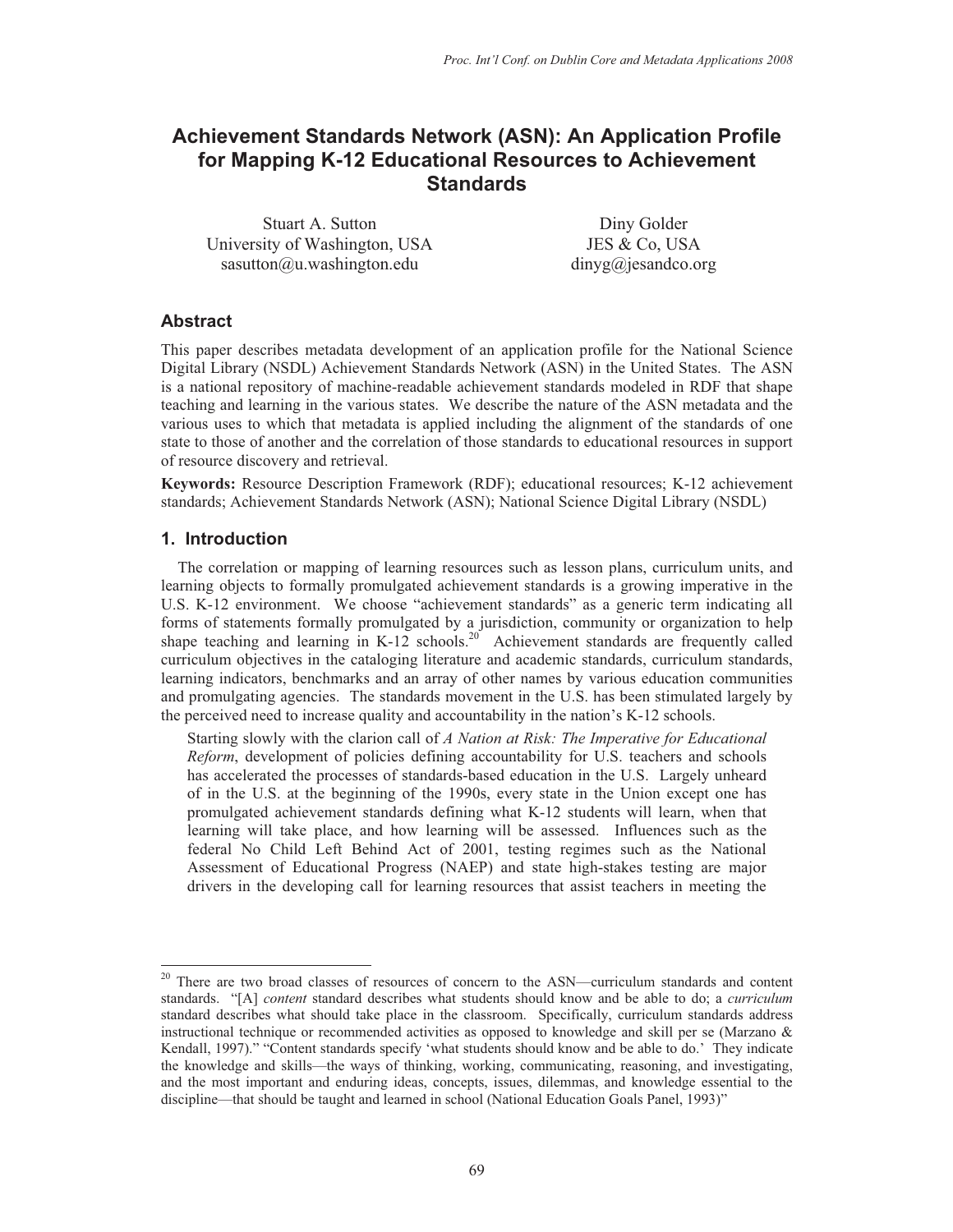demands of demonstrable accountability lurking behind the articulated state standards (Sutton, 2008).<sup>21</sup>

The social and political thrust in the U.S. behind the national move toward accountability in K-12 education has roots in standards-based systems of teaching and learning. Since achievement standards reflect the knowledge, skills and habits of mind that K-12 students are expected to attain in a particular content area and at a given grade level, clear articulation of achievement standards coupled with rigorous assessment are at the heart of the systemic school initiatives in the U.S. under NCLB. NCLB invests states with the responsibility to create the standards for proficiency and then assess students against those standards in the core subjects of mathematics and language arts starting in 3rd grade. While the U.S. has what are loosely called "national standards," they are the result of standards-making activities of non-governmental organizations and bear no resemblance in terms of political force to the official national standards found in other countries around the world.

Fundamental to this notion of standards-based education are three "guiding questions" (Gaddy, Dean & Kendall, 2002):

- 1. What knowledge and skills will students be learning?
- 2. What evidence will be gathered and used to ensure that students learn?
- 3. What experiences will be used to ensure that students learn?

As illustrated in Figure 1, there should be a tight coupling among the achievement standards, what is being taught and the student learning assessed. Student learning degrades to the extent there is a misalignment between what is taught and what is assessed or between the goals of what is taught and the goals the educational system expects students to achieve.



FIG. 1: Aligning goals, content and assessment

One of the major goals of the ASN is to support this tight coupling amongst achievement standards, instruction and assessment by providing a national repository of comprehensive machine-addressable achievement standards that can be used by applications serving the education community including search engines, metadata generation tools and other  $3<sup>rd</sup>$  party services. Prior to the ASN, collection holders and publishers wishing to correlate educational resources to achievement standards were faced with either developing very expensive, projectspecific collections of achievement standards (and then maintaining them when they changed) or acquiring those standards from commercial entities (at even greater expense). In either case, the systems so deployed are not interoperable outside the closed system environments in which they were deployed.

The remainder of this paper is organized as follows: Section 2 describes the general architecture of the ASN in terms of its functionality and content. Section 3 is framed in terms of

 $21\,$ 21 Since Sutton's paper was written in 2007, all 50 states in the U.S. have now created achievement standards for K-12 education.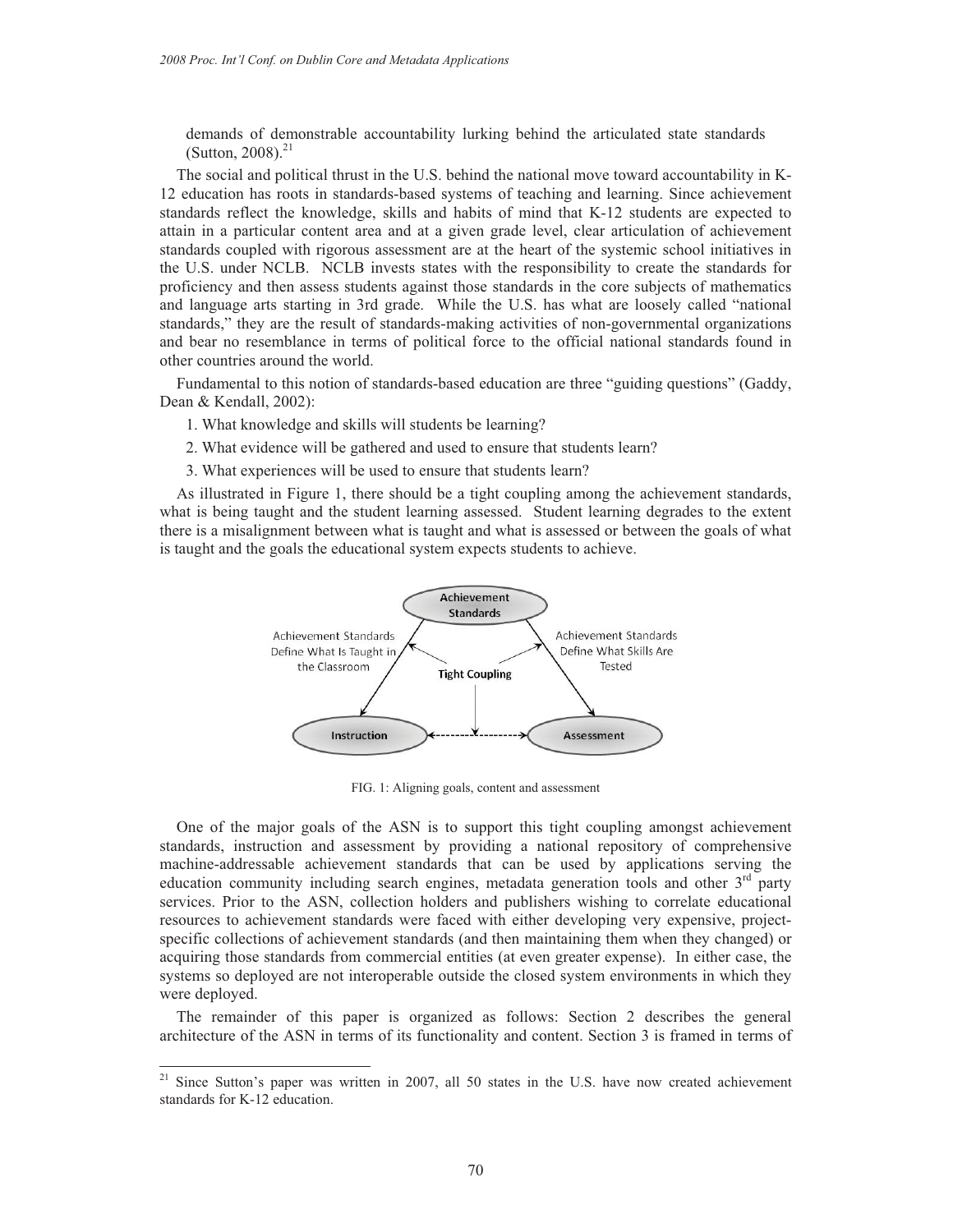the major tasks that the ASN is intended o accomplish in satisfying the need to express necessary relationships amongst the information objects of which the ASN is composed. Section 4 briefly explores the ASN potential for defining additional semantic relationships among ASN objects. In section 5, we describe the ASN mechanism for the refinement of standards statement by 3rd parties needing more fine-grained expressions than those provided by the promulgator in the canonical standards document. Section 6 provides conclusions and future directions.

#### **2. ASN Architecture**

The metadata for the ASN application profile has been developed around two primary objects—the K-12 standards document and the standards document component statements. The metadata for these objects, including declaration of relationships among them, has been modeled using Resource Description Framework (RDF). The modeling of the ASN took place during the early stages of the emergence of the DCMI Abstract Model and predates current DCMI work on the description set profile. Work is underway to bring the ASN XML/RDF encodings of the application profile into full alignment with the recent developments around the Abstract Model.

In order to guarantee maximum endorsement of the contents of the ASN by the promulgators of the standards, the focus of processing has been document-centric and the faithful rendering of the standards document in a form amenable to the Web environment. In document processing, each standards document is analyzed and decomposed into a set of atomic semantic units we call statements with each statement being assigned its own URI using Persistent URLs.

Several properties have been declared to express the structural relationships holding between individual statements and between statements and the parent document. It is anticipated that additional structural relationships among ASN objects will evolve as the publishing environment for standards matures and greater reliance is placed on the Web for access to those standards. In general, the current structural properties make it possible to express comprehensive units of meaning in standards documents in the form of hierarchical taxon paths. Figure 2 illustrates a single hierarchical taxon path for an Ohio math standard.



FIG. 2. An Ohio math standard taxon path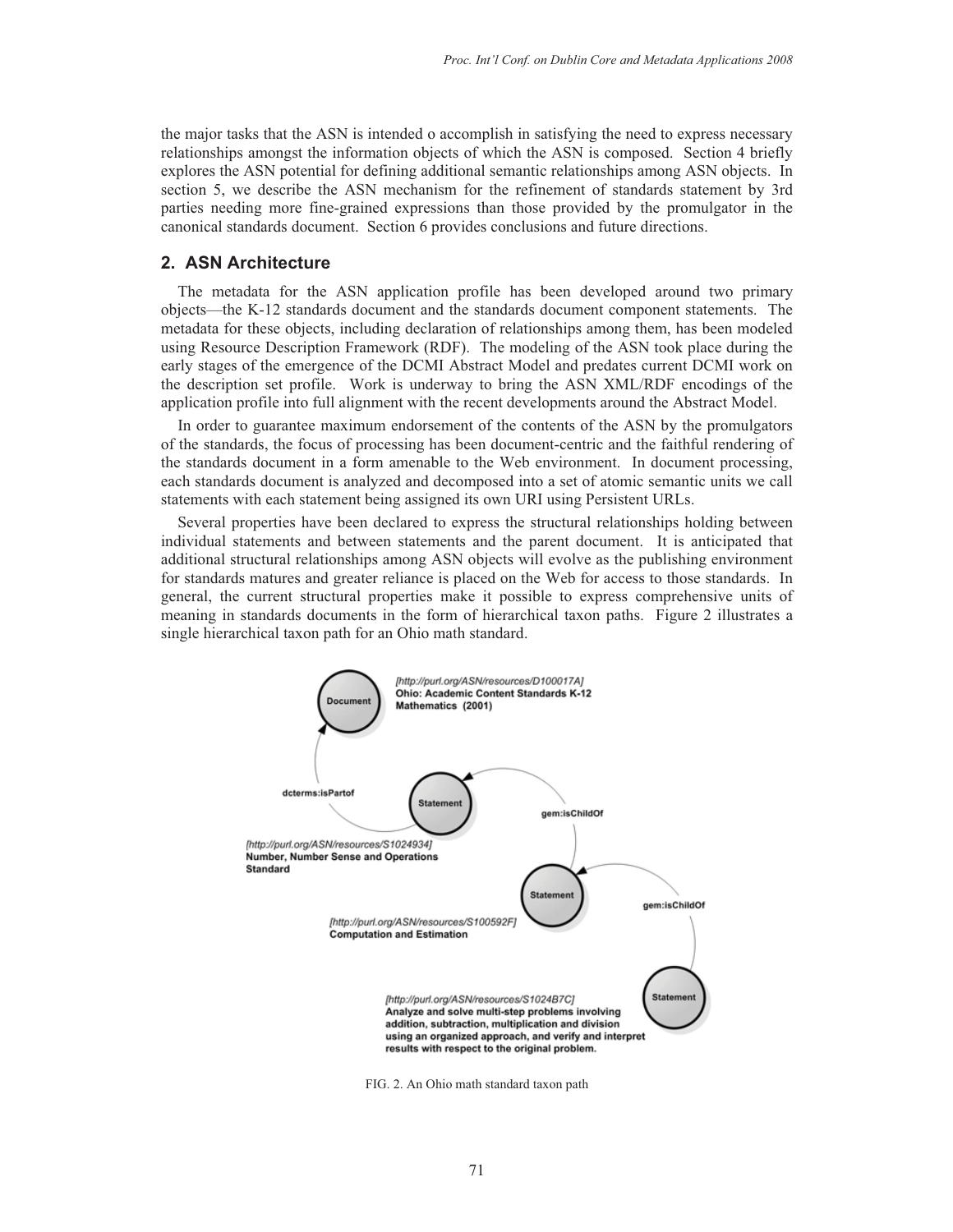The taxon path in Figure 2 is composed of metadata describing the standards document and a hierarchical structure of metadata describing three statements. Currently, two properties are used to handle these structural characteristics:  $(1)$  <dcterms:isPartOf> to describe the relationship between a statement and its standards document; and  $(2)$  <gem:isChildOf> to describe the hierarchical relationship between two statements in a taxon path. While the structure of most U.S. K-12 standards documents is hierarchical in nature, nothing in the ASN architecture precludes the definition of additional properties to manage more complex non-hierarchical structural relationships between statement objects.

Currently, access to the contents of the ASN repository of standards is accomplished either through: (1) the batch downloading of an entire standards document in RDF/XML from the ASN for use in local systems where the complete standards document is needed to meet local purposes; or, (2) through the dereferencing of an individual statement URI that has been assigned to a metadata record describing a resource. Dereferencing treats the object identified by the URI as the leaf object in a taxon path and returns all object metadata in the upward direction of the path including RDF/XML metadata describing the standards document.

#### **2.1. Contents of the ASN**

The ASN Achievement Content Standards Repository (ACSR) includes over 700 current and historical achievement standards documents for K-12 education as promulgated by departments or boards of education in each of the United States. Also included is a growing body of standards from nationally recognized content groups (e.g., the American Association for the Advancement of Science (AAAS)). Co-operative work is underway with the Australian Le@rning Federation to include all of the Australian national, state and territory standards. Currently, the machineaddressable standards statements in the ASN exceed 340,000 individual statements.

#### **2.2. Functional Components of the ASN Architecture**

The ASN architecture is composed of four major components and related services that make it possible for users and applications to access ACSR data stores and to author new standards documents within the ASN environment.

#### 2.2.1. Standards Development Application (SDA)

The SDA assists standards bodies in developing well structured standards by providing a Webbased standards authoring environment. Created originally by ASN for the U.S. State Educational Technology Directors Association (SETDA), the development application is available to ASN member organizations maintaining standards within the ASN. Promulgators of achievement standards can register with the ASN and, through the authoring environment both author and publish their standards. The goal of the project with SETDA is for all 50 states in the U.S. to either author directly into the ASN or to republish in the ASN from their paper systems thus assigning globally unique ASN URI.

#### 2.2.2. Standards Repository Application (SRA)

The SRA manages the ACSR data store of state, national, and international standards as well as the interface to the standards development application. The SRA also handles the processes associated with batch download of RDF/XML standards documents by third-party publishers, intermediaries and other service providers.

#### 2.2.3. Metadata Generation Interface (MGI)

The MGI provides the means through Web Services for third-party metadata generation tools to interact with the ACSR and supports searching, browsing and the assignment of ASN URI to metadata records.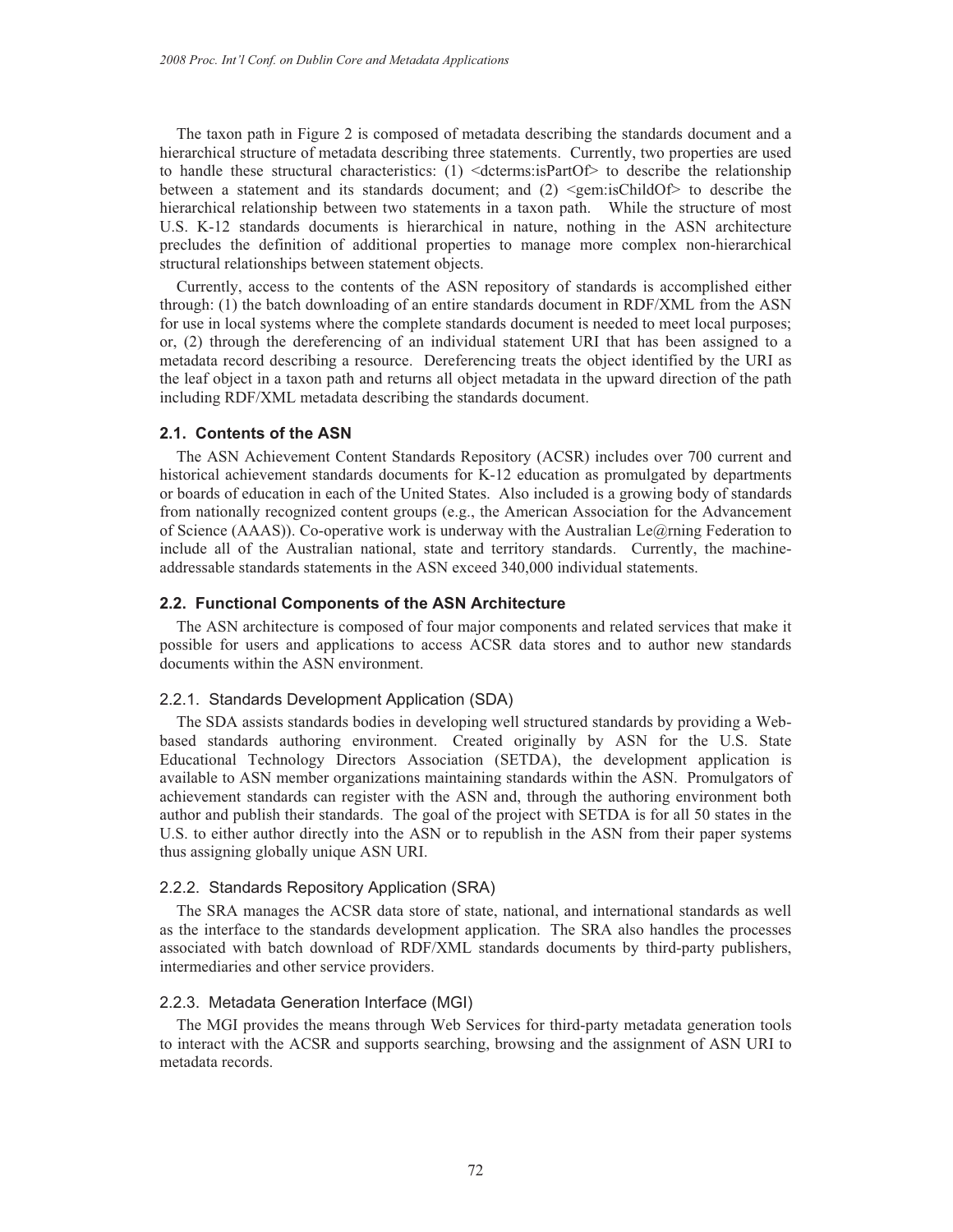#### 2.2.4. URI Resolver Application (URA)

The URA dereferences a state or national ASN standard URI embedded in a metadata record providing the full-text of each of the statement objects in the URI's associated taxon path.

#### **3. Core ASN Tasks**

As originally conceived, the ASN was intended to support two core tasks: (1) *correlation* of educational resources to achievement standards to support resource discovery and retrieval by K-12 teachers; and (2) *alignment* (mapping) of a standard statement in one standards document to a statement in a different standards document. Figure 3 illustrates these two core relationships.



FIG. 3: Alignment and correlation processes

#### **3.1. Correlation**

A *correlation* is the assertion of a relationship between some educational resource and a standards statement as illustrated at the bottom of the Figure 3. In general, a correlation states that the resource being described is useful in achieving the goal(s) of the standards statement. In its simplest form, the <dcterms:conformsTo> property can be used in a Dublin Core description of an educational resource to assert this relationship. However, where the strength of fit between the resource being described and the standards statement is less than perfect, use of a separate description of the correlation including information regarding the strength of fit is more appropriate than the use of  $\leq$  determs: conforms  $To$ . We are in the process of defining a schema and accompanying constraints for describing such complex correlations in an educational resource description set where the educational resource being described is less than optimally useful in meeting the goal(s) of the standards statement.

#### **3.2. Alignment**

An *alignment* is the assertion of a relationship between a statement object in one standards document and a statement object in a different standards document—for example, the assertion that a statement in a Texas standard is similar to, or the same as, a statement in a New York standard. Thus, alignments are the means by which we make claims that one statement is moreor-less equivalent to another statement. Such alignments can be: (1) *direct* (see the red arrows in Figure 3), where the mappings are many-to-many; or (2) *inferred* where the mapping is to some form of intermediary statement and used in the manner of a switching language (i.e., many-to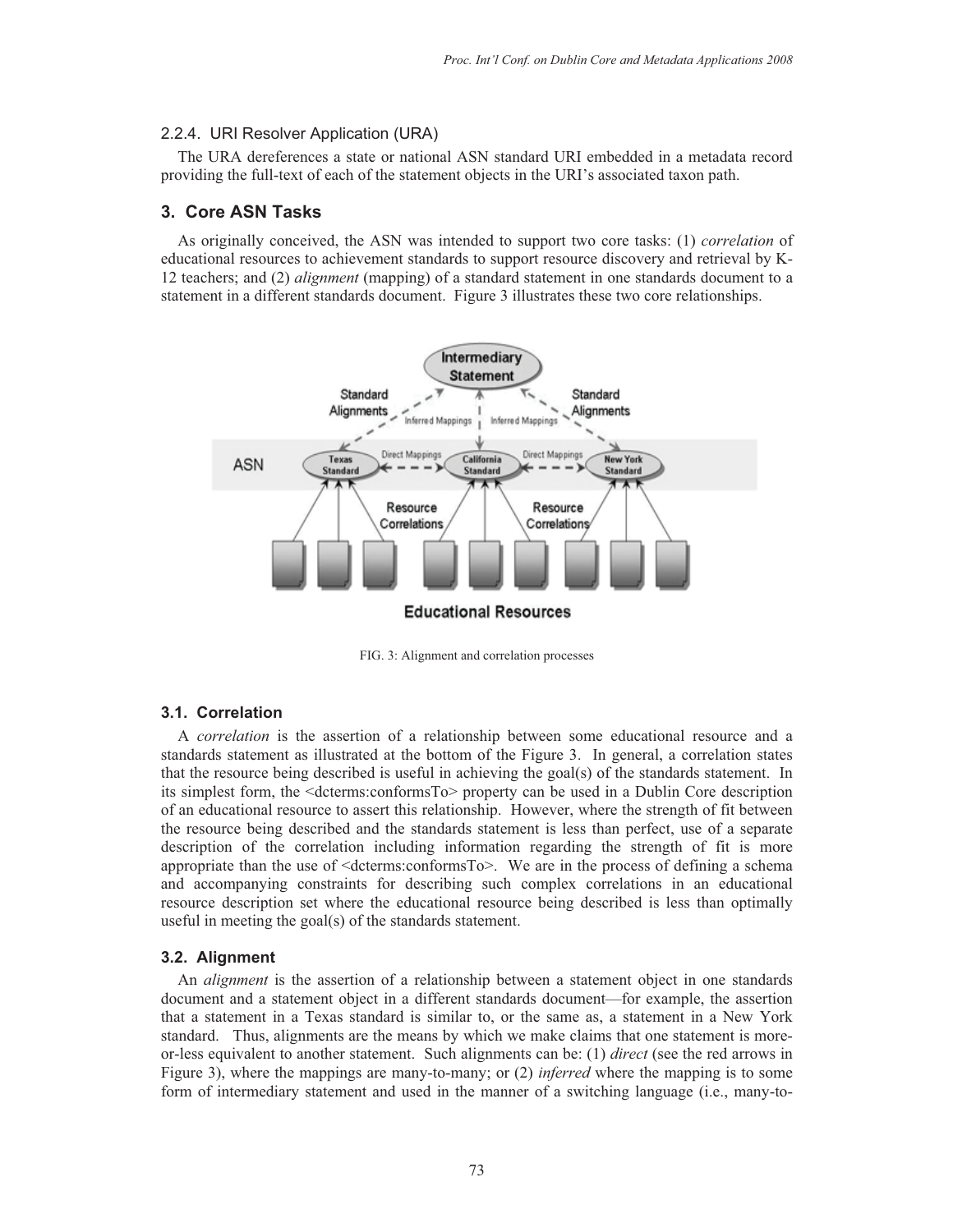one). The assumption behind the indirect alignments in Figure 3, is that we can state that there is a high likelihood that the substance of the Texas standard illustrated is similar to that of the New York standard because both are aligned to the same intermediary statement.

In the U.S., several NSF-funded research projects are developing intermediary applications that use ASN as their core data infrastructure. The Standards Alignment Tool (SAT) under development as part of the Computer-Assisted Content Standard Assignment & Alignment (CASAA) project at the Center for Natural Language Processing at Syracuse University uses natural language processing to suggest possible alignments between ASN standards statements (http://www.cnlp.org/research/project.asp?recid=48 ). WGBH uses ASN standards data in their Teachers Domain intermediary application that generates its alignment mappings dynamically through use of a controlled vocabulary performing the switching functioning (http://www.teachersdomain.org/). Through a member's Teachers Domain profile, the system maps all retrieved educational resources to the controlling standards in the member's state.

## **4. Semantic Relationships**

While the current relationships defined in the ASN are structural in nature (e.g., defining the hierarchical structure of a taxon path as well as the structural relationship between a statement and its parent document), nothing in the ASN architecture precludes the definition of other semantic relationships between statement objects in one or more standards document objects. For example, strand maps, such as those developed by American Association for the Advancement of Science (AAAS) that incorporates the learning goals articulated in the *Benchmarks for Science Literacy* (Project 2061, 1993) and the Strand Map visualizations published in the *Atlas of Science Literacy* (Project 2061, 2001; Project 2061, 2007), help participants see how other standards statements relate and contribute meaning to the statement being studied. Thus, strand maps illustrate the relationships between individual learning goals and show the growth-ofunderstanding of ideas.

Edges connecting statements in the AAAS strand maps indicate that achieving the goal embodied in one statement contributes to achieving another. While the exact meaning of connecting lines in AAAS strand maps must be inferred from the context of the map, we envision making the meaning of various strand relationships explicit through definition of new ASN properties.

## **5. Refinement Semantics**

Since ASN statements are faithful to the standards document, there are occasions when the granularity of a leaf in a taxon path could be effectively subdivided into more granular statements. For example, the leaf statement in the Ohio math standard from Figure 2 states:

Analyze and solve multi-step problems involving addition, subtraction, multiplication and division using an organized approach, and verify and interpret results with respect to the original problem.

A publisher of testing instruments might well want to break this Ohio statement down into its sixteen constituent aspects (as illustrated in Table 1) in order to test separately one or more of those aspects.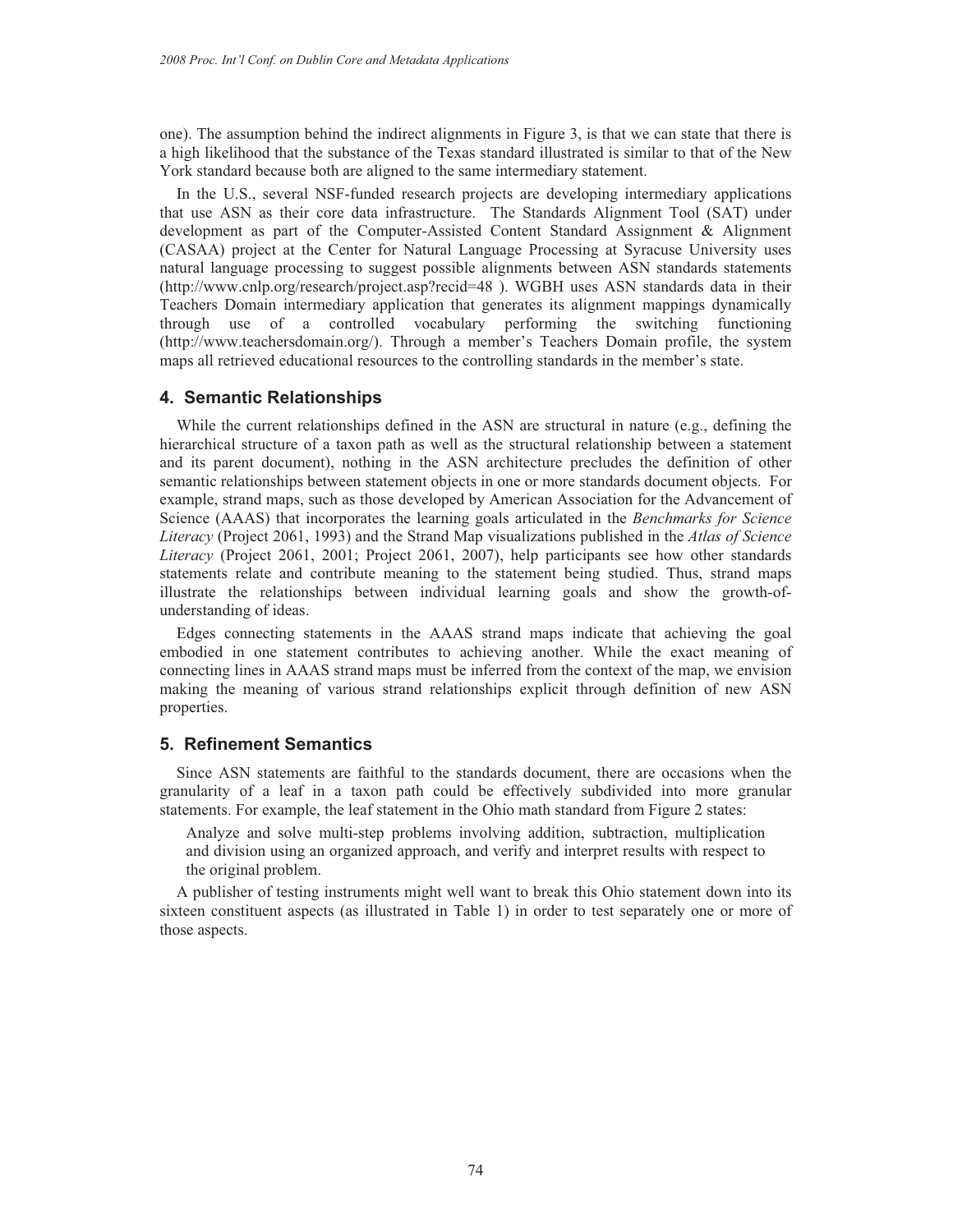|                                    | involving             | involving                | involving                   | involving             |
|------------------------------------|-----------------------|--------------------------|-----------------------------|-----------------------|
|                                    | addition              | subtraction              | multiplication              | division              |
| Analyze multistep                  | analyze               | analyze                  | analyze                     | analyze               |
| problems                           | addition              | subtraction              | multiplication              | division              |
| Solve multistep                    | solve                 | solve                    | solve                       | solve                 |
| problems                           | addition              | subtraction              | multiplication              | division              |
| Verify multistep                   | verify                | verify                   | verify                      | verify                |
| problems                           | addition              | subtraction              | multiplication              | division              |
| Interpret<br>multistep<br>problems | interpret<br>addition | interpret<br>subtraction | interpret<br>multiplication | interpret<br>division |

TABLE 1: Statements derived from the canonical Ohio statement.

To accommodate the need to further refine what we call *original* statements (i.e., the canonical statement from the standard's promulgator), we define a class of *derived* statements. This process of refinement is illustrated in Figure 4.



FIG. 4: Refining taxon paths through creation of derived statement objects by  $3<sup>rd</sup>$  parties

In general, derived statement objects will be created either directly in the ASN by  $3<sup>rd</sup>$  parties with the need for such refinements or in a namespace maintained by those parties. However, nothing precludes the ASN from creating such refinements where it deems it necessary to do so. In either case using the example in Figure 4, the derived statements are declared as children of the original statement created by the promulgating agency.

## **6. Conclusion & Future Work**

The ASN is intended to provide critical system and data infrastructure to support K-12 teaching and learning in the U.S. It provides a common reference for any information system needing to utilize achievement standards in delivering interoperable standards-based services to the educational community. However, the ASN provides more than authoritative achievement standards texts in digital form by articulating a principled framework for future development of standards-based services that are amenable to the Semantic Web.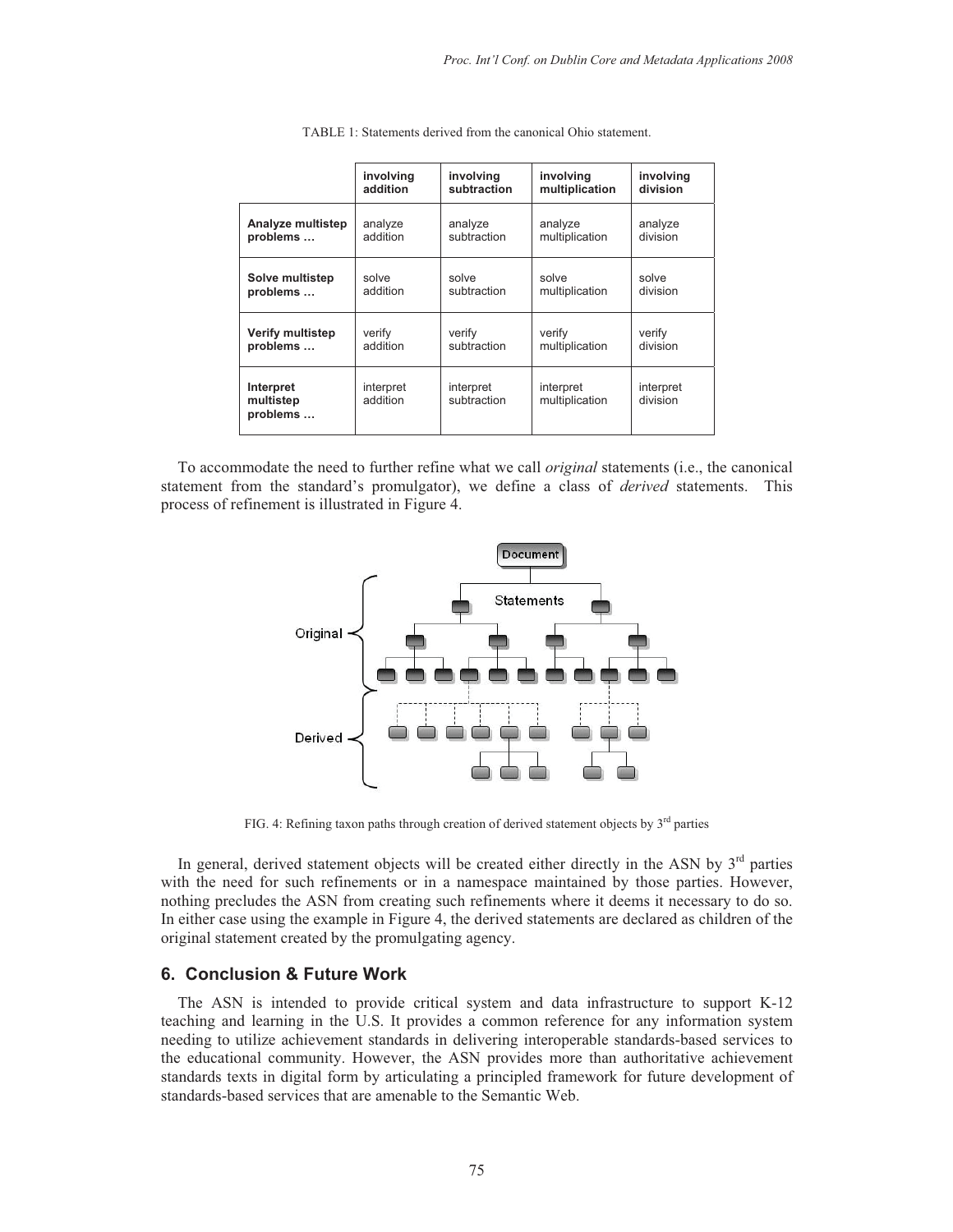While any promulgating standards body can use the ASN to author and expose their standards, we are aware that other standards repositories will likely be developed—perhaps by the individual promulgators of some standards. What the work with the ASN provides is a means by which such systems can be designed to interoperate intelligently. System criteria for such interoperability include:

- Standards documents and their distinct semantic units (i.e., analogs of ASN statements) are treated as related objects within the system;
- Standards documents and each semantic unit are described (including the source text of each semantic unit);
- Each object in the system is assigned a URI that is dereferenceable by humans and Webbased applications; and
- The value returned through dereferencing is the set of URIs of the objects that compose the complete taxon path—thus providing everything necessary to reconstruct the structural and semantic context of the identified standard object.

Future work, in addition to the development of the separate correlation resource discussed briefly in Section 3.1, includes the exploration of versioning demands and mechanisms for standards statement objects. The document-centric nature of the ASN reflects the reality of the current publishing environment for U.S. K-12 standards. Promulgators of these standards periodically publish new versions with each version superseding the previous one. However, we think that as the publishing environment shifts to the Web through applications such as the ASN, fewer promulgators of standards will follow this publication cycle and will instead engage in ongoing versioning at the level of what the ASN defines as the statement or the taxon path.

In anticipation of such a shift, we are currently exploring mechanisms of statement versioning that track the changes to statement objects over time. This will allow us to aggregate 'families' of statement objects while maintaining metadata about each object-e.g., when a particular version of a statement object was created, under what circumstances, and how that object relates to other versions of the same statement.

The ASN work described here is somewhat related to the work of the IEEE LTSC 1484.20 Reuseable Competency Definitions (RCD) standard.<sup>22</sup> However, it differs in substantial ways including reliance on a different underlying abstract model and the RCD's focus on unstructured text intended for human interpretation. As work on the ASN goes forward and the Joint DCMI/IEEE LTSC Taskforce's work on expressing IEEE LOM metadata using the Dublin Core Abstract Model moves to completion, we anticipate that aspects of the RCD may be deployed in the ASN framework.<sup>23</sup>

## **Acknowledgements**

 $\overline{a}$ 

The authors acknowledge the support of the entire ASN community including Bruce Walker and our colleagues at the Syracuse University Center for Natural Language Processing (CNLP), WGBH: Teachers Domain, DLESE and Digital Learning Sciences, the American Association for the Advancement of Science (AAAS), and the State Educational Technology Directors Association (SETDA). This work is partially funded by the National Science Foundation under grant number DUE: 0121717.

<sup>&</sup>lt;sup>22</sup> IEEE LTSC 1484.20 Working Group, http://ltsc.ieee.org/wg20/.

<sup>&</sup>lt;sup>23</sup> Joint DCMI/IEEE LTSC Taskforce, http://dublincore.org/educationwiki/DCMIIEEELTSCTaskforce.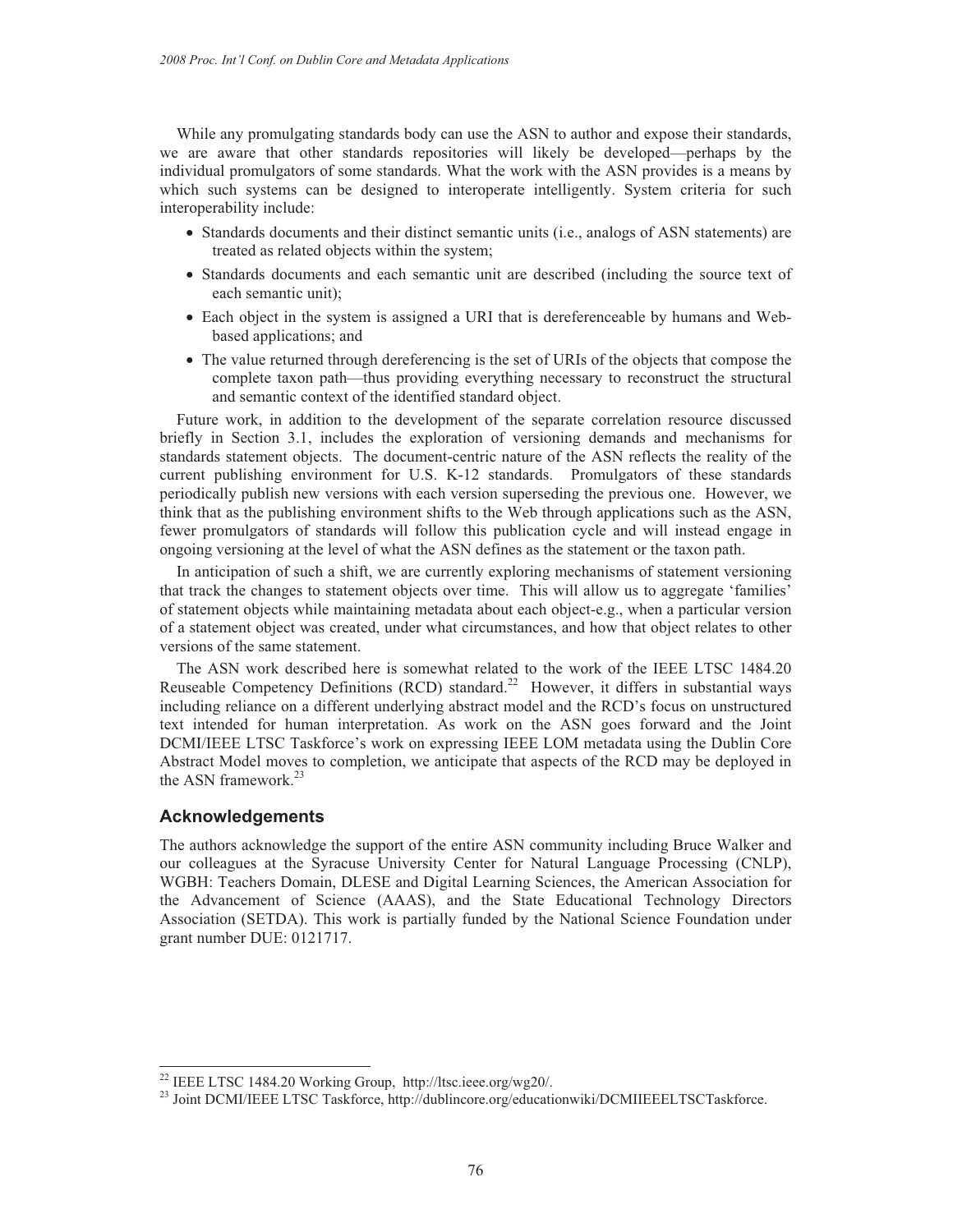## **References**

- Commission on Excellence in Education (NCEE). (1983). *A nation at risk: The imperative for educational reform.* Washington, DC: U.S. Government Printing Office.
- Gaddy, Barbara B., Ceri B. Dean, and John S. Kendall. (2002). *Noteworthy perspectives: Keeping the focus on learning.* Aurora, CO: Mid-continent Research for Education and Learning. Retrieved March 21, 2007, from http://www.mcrel.org/PDF/Noteworthy/5022IR\_NW\_Focus.pdf.
- Marzano, Robert J., and John S. Kendall. (1997). *The fall and rise of standards-based education: A National Association of School Boards of Education (NASBE) issues in brief.* Aurora, CO: Mid-continent Research for Education and Learning. Retrieved March 23, 2008, from http://www.mcrel.org/PDF/Standards/ 5962IR\_FallAndRise.pdf.
- National Education Goals Panel. (1993). *Promises to keep: Creating high standards for American students.* Washington, DC: National Education Goals Panel.

*No Child Left Behind Act of 2001* (§§ 6301-7941). 20 U.S.C.

- Project 2061, American Association for the Advancement of Science. (1993). *Benchmarks for Science Literacy.* New York: Oxford University Press.
- Project 2061, American Association for the Advancement of Science. (2001). *Atlas of Science Literacy*. Washington, D.C.: American Association for the Advancement of Science and the National Science Teachers Association.
- Project 2061, American Association for the Advancement of Science. (2007). *Atlas of Science Literacy*. Washington, D.C.: American Association for the Advancement of Science and the National Science Teachers Association.
- Sutton, Stuart A. (2003). Principled design of metadata-generation tools for educational resources. In Marcia A. Mardis, *Developing digital libraries for K-12 education,* (pp. 45-63). Syracuse, NY: ERIC Clearinghouse on Information and Technology.
- Sutton, Stuart A. (2008). Metadata quality, utility and the semantic web: The case of learning resources and achievement standards. *Cataloging & Classification*, *46*(1).

#### **Appendix A. ASN Taxon Path RDF/XML Encoding**

#### <rdf:RDF

 xmlns:dcterms="http://purl.org/dc/terms/" xmlns:gemq="http://purl.org/gem/qualifiers/" xmlns:asn="http://purl.org/ASN/schema/core/" xmlns:rdf="http://www.w3.org/1999/02/22-rdf-syntax-ns#">

#### <!—STATEMENT DESCRIPTION -->

<rdf:Description rdf:about="http://purl.org/ASN/resources/S1024934">

 <dcterms:educationLevel rdf:resource="http://purl.org/ASN/scheme/ASNEducationLevel/4"/> <dcterms:educationLevel rdf:resource="http://purl.org/ASN/scheme/ASNEducationLevel/10"/> <dcterms:educationLevel rdf:resource="http://purl.org/ASN/scheme/ASNEducationLevel/K"/> <dcterms:educationLevel rdf:resource="http://purl.org/ASN/scheme/ASNEducationLevel/6"/> <dcterms:educationLevel rdf:resource="http://purl.org/ASN/scheme/ASNEducationLevel/8"/> <dcterms:educationLevel rdf:resource="http://purl.org/ASN/scheme/ASNEducationLevel/12"/> <dcterms:educationLevel rdf:resource="http://purl.org/ASN/scheme/ASNEducationLevel/2"/> <dcterms:isPartOf rdf:resource="http://purl.org/ASN/resources/D100017A"/>

- <dcterms:educationLevel rdf:resource="http://purl.org/ASN/scheme/ASNEducationLevel/9"/> <dcterms:educationLevel rdf:resource="http://purl.org/ASN/scheme/ASNEducationLevel/11"/> <dcterms:description>Number, Number Sense and Operations Standard</dcterms:description> <dcterms:educationLevel rdf:resource="http://purl.org/ASN/scheme/ASNEducationLevel/7"/> <rdf:type rdf:resource="http://purl.org/ASN/schema/core/Statement"/>
- <dcterms:educationLevel rdf:resource="http://purl.org/ASN/scheme/ASNEducationLevel/1"/> <dcterms:educationLevel rdf:resource="http://purl.org/ASN/scheme/ASNEducationLevel/3"/> <dcterms:subject rdf:resource="http://purl.org/ASN/scheme/ASNTopic/math"/>

 <dcterms:educationLevel rdf:resource="http://purl.org/ASN/scheme/ASNEducationLevel/5"/> </rdf:Description>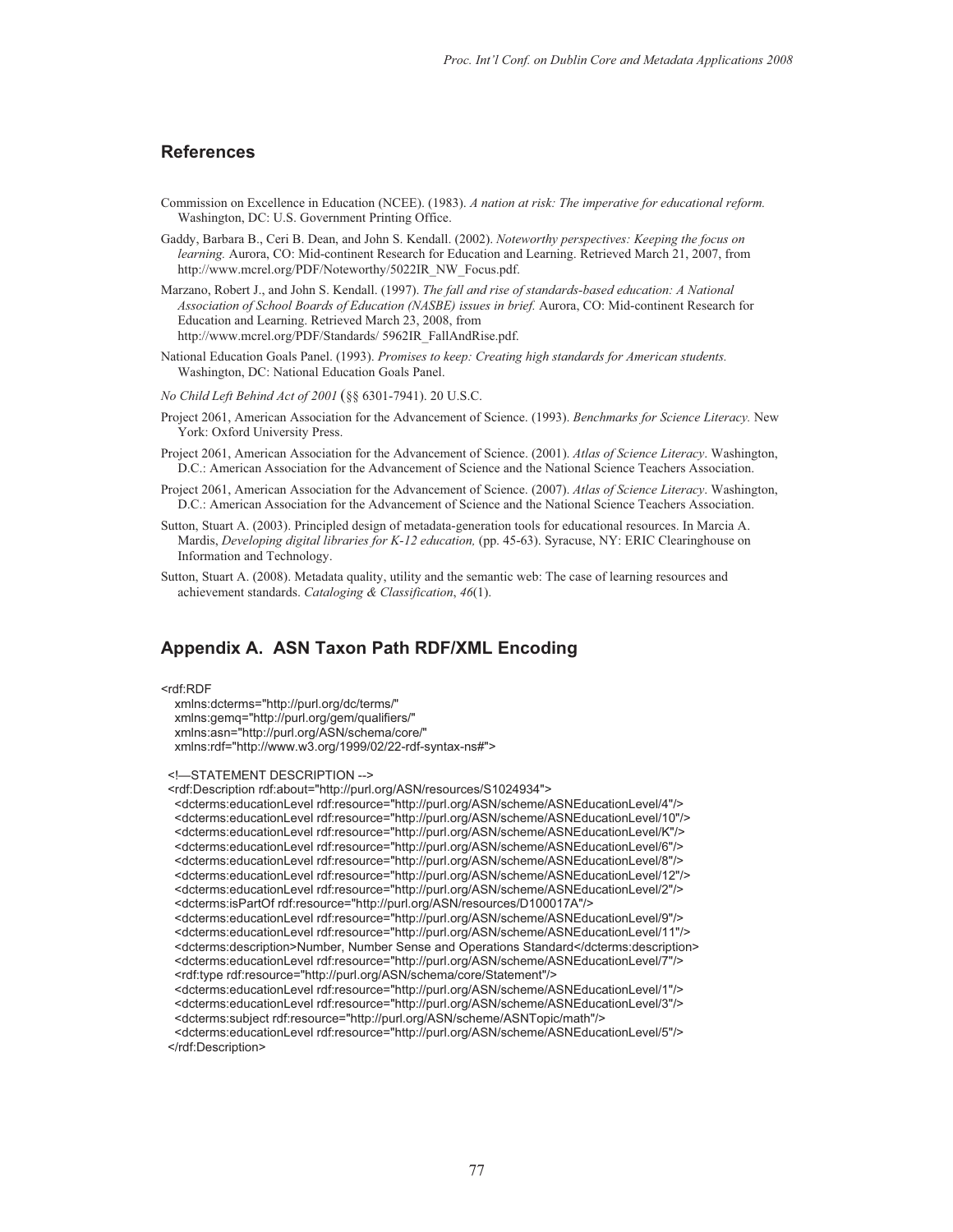#### <!—STATEMENT DESCRIPTION -->

<rdf:Description rdf:about="http://purl.org/ASN/resources/S100592F">

 <dcterms:educationLevel rdf:resource="http://purl.org/ASN/scheme/ASNEducationLevel/6"/> <dcterms:educationLevel rdf:resource="http://purl.org/ASN/scheme/ASNEducationLevel/10"/> <dcterms:subject rdf:resource="http://purl.org/ASN/scheme/ASNTopic/math"/>

 <dcterms:educationLevel rdf:resource="http://purl.org/ASN/scheme/ASNEducationLevel/1"/> <dcterms:educationLevel rdf:resource="http://purl.org/ASN/scheme/ASNEducationLevel/12"/> <rdf:type rdf:resource="http://purl.org/ASN/schema/core/Statement"/>

 <dcterms:educationLevel rdf:resource="http://purl.org/ASN/scheme/ASNEducationLevel/3"/> <dcterms:educationLevel rdf:resource="http://purl.org/ASN/scheme/ASNEducationLevel/9"/> <dcterms:educationLevel rdf:resource="http://purl.org/ASN/scheme/ASNEducationLevel/7"/> <dcterms:educationLevel rdf:resource="http://purl.org/ASN/scheme/ASNEducationLevel/5"/> <dcterms:educationLevel rdf:resource="http://purl.org/ASN/scheme/ASNEducationLevel/11"/> <dcterms:educationLevel rdf:resource="http://purl.org/ASN/scheme/ASNEducationLevel/2"/> <dcterms:educationLevel rdf:resource="http://purl.org/ASN/scheme/ASNEducationLevel/8"/> <dcterms:description>Computation and Estimation</dcterms:description>

<gemq:isChildOf rdf:resource="http://purl.org/ASN/resources/S1024934"/>

 <dcterms:educationLevel rdf:resource="http://purl.org/ASN/scheme/ASNEducationLevel/K"/> <dcterms:educationLevel rdf:resource="http://purl.org/ASN/scheme/ASNEducationLevel/4"/> </rdf:Description>

#### <!—DOCUMENT DESCRIPTION -->

<rdf:Description rdf:about="http://purl.org/ASN/resources/D100017A">

 <dcterms:educationLevel rdf:resource="http://purl.org/ASN/scheme/ASNEducationLevel/6"/> <dcterms:created>2001</dcterms:created>

 <dcterms:educationLevel rdf:resource="http://purl.org/ASN/scheme/ASNEducationLevel/10"/> <dcterms:educationLevel rdf:resource="http://purl.org/ASN/scheme/ASNEducationLevel/8"/> <rdf:type rdf:resource="http://purl.org/ASN/schema/core/StandardDocument"/>

 <dcterms:educationLevel rdf:resource="http://purl.org/ASN/scheme/ASNEducationLevel/12"/> <dcterms:educationLevel rdf:resource="http://purl.org/ASN/scheme/ASNEducationLevel/7"/> <dc:title>Academic Content Standards K-12 Mathematics</dc:title>

<dcterms:educationLevel rdf:resource="http://purl.org/ASN/scheme/ASNEducationLevel/5"/>

 <dcterms:description xml:lang="en-US">The mathematics academic content standards prepare all students for success in the workplace and post-secondary education. Competency in mathematics includes understanding of mathematical concepts, facility with mathematical skills, and application of concepts and skills to problem-solving situations. Students are able to communicate mathematical reasoning using mathematical and everyday language.</dcterms:description>

 <dcterms:educationLevel rdf:resource="http://purl.org/ASN/scheme/ASNEducationLevel/9"/> <dcterms:educationLevel rdf:resource="http://purl.org/ASN/scheme/ASNEducationLevel/K"/>

<dcterms:educationLevel rdf:resource="http://purl.org/ASN/scheme/ASNEducationLevel/1"/>

<asn:jurisdiction rdf:resource="http://purl.org/ASN/scheme/ASNJurisdiction/OH"/>

<dcterms:subject rdf:resource="http://purl.org/ASN/scheme/ASNTopic/math"/>

<dcterms:educationLevel rdf:resource="http://purl.org/ASN/scheme/ASNEducationLevel/2"/>

 <dcterms:educationLevel rdf:resource="http://purl.org/ASN/scheme/ASNEducationLevel/11"/> <dcterms:educationLevel rdf:resource="http://purl.org/ASN/scheme/ASNEducationLevel/3"/> <dcterms:educationLevel rdf:resource="http://purl.org/ASN/scheme/ASNEducationLevel/4"/>

</rdf:Description>

#### <!—STATEMENT DESCRIPTION -->

<rdf:Description rdf:about="http://purl.org/ASN/resources/S1024B7C">

 <dcterms:educationLevel rdf:resource="http://purl.org/ASN/scheme/ASNEducationLevel/4"/> <rdf:type rdf:resource="http://purl.org/ASN/schema/core/Statement"/>

 <dcterms:description>12. Analyze and solve multi-step problems involving addition, subtraction, multiplication and division using an organized approach, and verify and interpret results with respect to the original problem.</dcterms:description>

 <dcterms:subject rdf:resource="http://purl.org/ASN/scheme/ASNTopic/math"/> <gemq:isChildOf rdf:resource="http://purl.org/ASN/resources/S100592F"/> </rdf:Description>

</rdf:RDF>